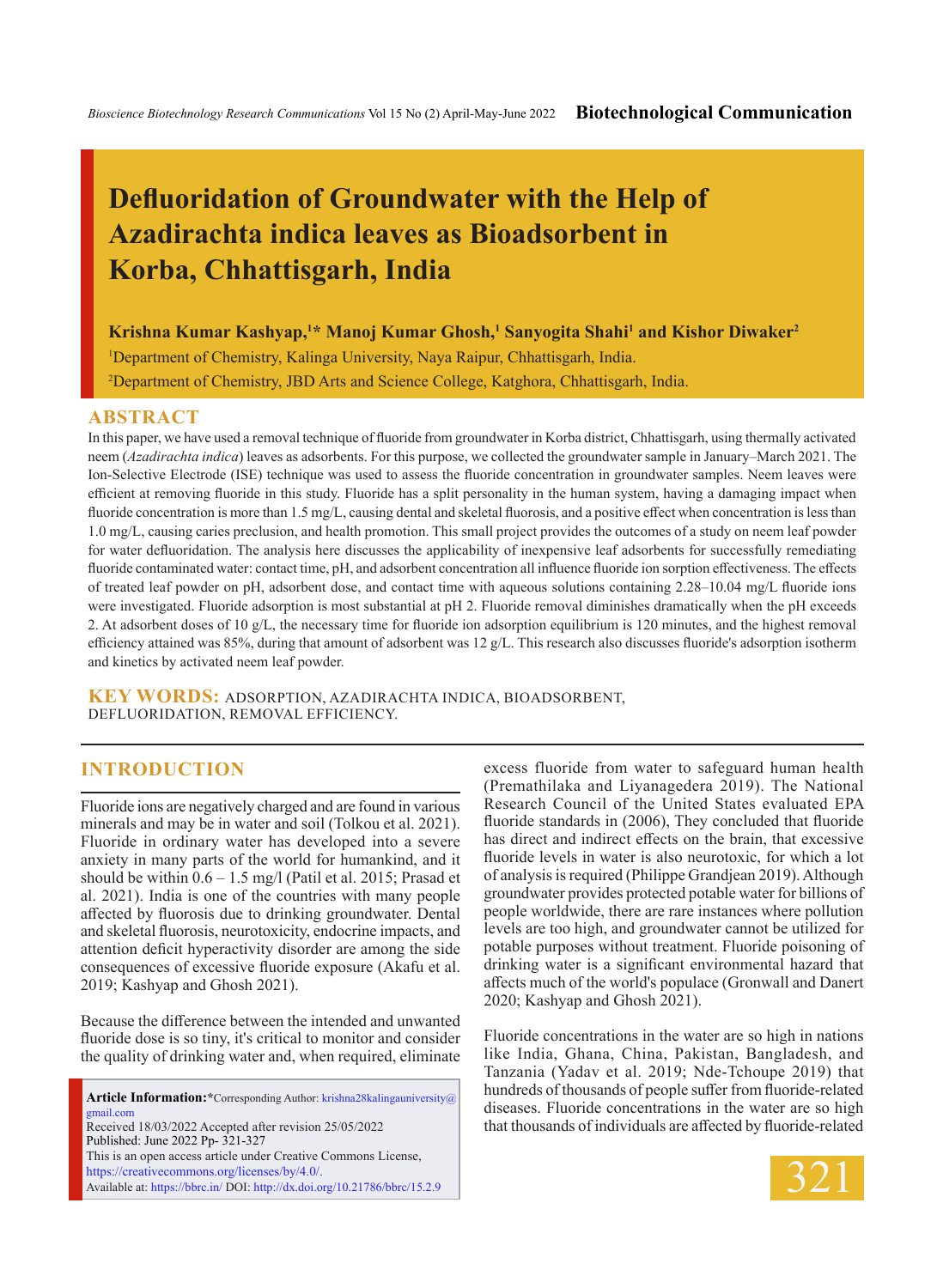conditions. Effective fluoride exclusion in these areas is a complex and fascinating undertaking due to chemical hurdles preventing fluoride from being successfully sorbed by most traditional adsorbents utilized in the drinking water industry (Rasool et al. 2018; Yadav et al. 2019). In addition, a lack of required infrastructure and technological knowhow plays a crucial role. On the other hand, China and India are putting up significant effort to resolve the issue, and the situation is slowly improving (Wang et al. 2019; Kisku and Sahu 2019; Kashyap and Ghosh 2021).

Consequently, fluoride exclusion from drinking water has attracted a lot of interest in recent years, with many methods being explored in labs or used in the field (Yadav et al. 2018; Tolkou et al. 2019). Bio-remediation is the most common technology used to eradicate fluoride from drinking water. Adsorption methods are becoming more popular due to their ease of use and extensive selection of adsorbents. With varying degrees of success, research has been conducted on various types of low-cost adsorbents (Kanaujia et al. 2018; Kumar 2019; Yadav and Bhattacharya 2020). Plant-based bioremediation to enhance water quality has become a hot topic of research. For defluoridation, several plant materials such as coconut shells, tamarind seeds, neem leaves, and neem bark have been utilized as adsorbents. In the treatment of water, activated carbon is frequently utilized. For the cleaning of polluted water, bioremediation is widely regarded as a cost-effective and environmentally beneficial solution. This research aims to scrutinize the usage of neem tree leaf powder for groundwater Defluoridation (Mihavo et al. 2021).

**Figure 1: Location of Korba district in Chhattisgarh (www. korbadistmapimage.com)**



# **MATERIAL AND METHODS**

The Korba district in Chhattisgarh's coal-based thermal power center from 22°02"50" to 23°01"20" N and from 82°07"20′′ to 83°07"50" E. The study area in different areas is full of natural possessions (Singha et al. 2019). Coal is the largest resource in the field of research. Talchir, Karaharbhari, Barakar, and Kamthi formations are characteristic of the Gondwana rock supergroup. The construction of the Talchir consists mainly of shale, sandstone, and a boulder bed. The formation of Karaharbhari is made up of subgraywacke, sandstone, and gallstone (Singha and Pasupuleti 2020). The appearance of Barakar includes arcosic sandstone, shale, and carbon seam. Kamthi formation consists of coarse ferruginous carbonated sandstone with extremely fine coal seams, whereas the CGC consists of undifferentiated granite and metamorphic litho units (Singha et al. 2019; Singha and Pasupuleti 2020).

**Table 1. Fluoride Concentration in selected groundwater samples of Korba district in mg/L**

| <b>SN</b>      | Sample spot and<br>Sample code | <b>Fluoride Concentration</b><br>in groundwater<br>samples in $mg/L$ |
|----------------|--------------------------------|----------------------------------------------------------------------|
|                | Tanera (S1)                    | 2.28                                                                 |
| $\overline{2}$ | Fulsar (S2)                    | 4.52                                                                 |
| $\mathcal{E}$  | Aamatikra (S3)                 | 6.0                                                                  |
| 4              | Aamatikra basti (S4)           | 7.46                                                                 |
| 5              | Pondikala (S5)                 | 8.18                                                                 |
| 6              | Pondikala basti (S6)           | 10.04                                                                |

**Table 2. The significance of the initial adsorbate concentration, Operating order for the consequence of initial adsorbate concentration, Adsorbent dose - 10 g/L, Temperature was adjusted**  $27^{\circ}C \pm 0.5^{\circ}C$ **, Time of contact -120 Minutes, Volume of sample - 100 ml, and pH 2.**

| <b>SN</b>                | $Ci$ (mg/L) | $Ce$ (mg/L) | <b>Elimination</b><br>$%$ of F- |
|--------------------------|-------------|-------------|---------------------------------|
|                          | 2.28        | 0.04        | 98                              |
| $\mathfrak{D}$           | 4.52        | 0.36        | 92                              |
| 3                        | 6.0         | 0.90        | 85                              |
|                          | 7.46        | 1.49        | 80                              |
| $\overline{\phantom{0}}$ | 8.18        | 1.75        | 80                              |
|                          | 10.04       | 2.20        | 78                              |

For the sampling of Groundwater and materials, borewells and hand pumps gathered field samples in various places around the Korba district. At least 1000 ml of each sample was acquired in cleaned plastic cans or bottles and kept at room temperature in the lab for analysis. Six field samples were obtained. For this study, groundwater samples were collected from the highly fluoridated zone of the Korba district. This study was conducted from January to March 2021. This device has the ISE and meter (Thermo Scientific, Orion Star A214), TISAB-III, and a fluoride standard of 100 mg/L. In the fluoride analysis, plastic goods were employed.

For the preparation of adsorbent, the leaves of the neem tree (*Azadirachta indica*) were exploited as a low-cost natural adsorbent. These were found in Naya Raipur, India, behind the Kalinga University Campus. The neem leaves were dried, crushed, and thoroughly washed with double distilled water. They were dried for 24 hours in a hot air oven at 60–90 °C, following which the dried material was crushed in a jaw crusher and screened at ASTM 50 m mesh. For the alkali treatment, a leaf biomass fine particle sample (40 gm) and 400 ml of 0.5 N NaOH was mixed in a 1000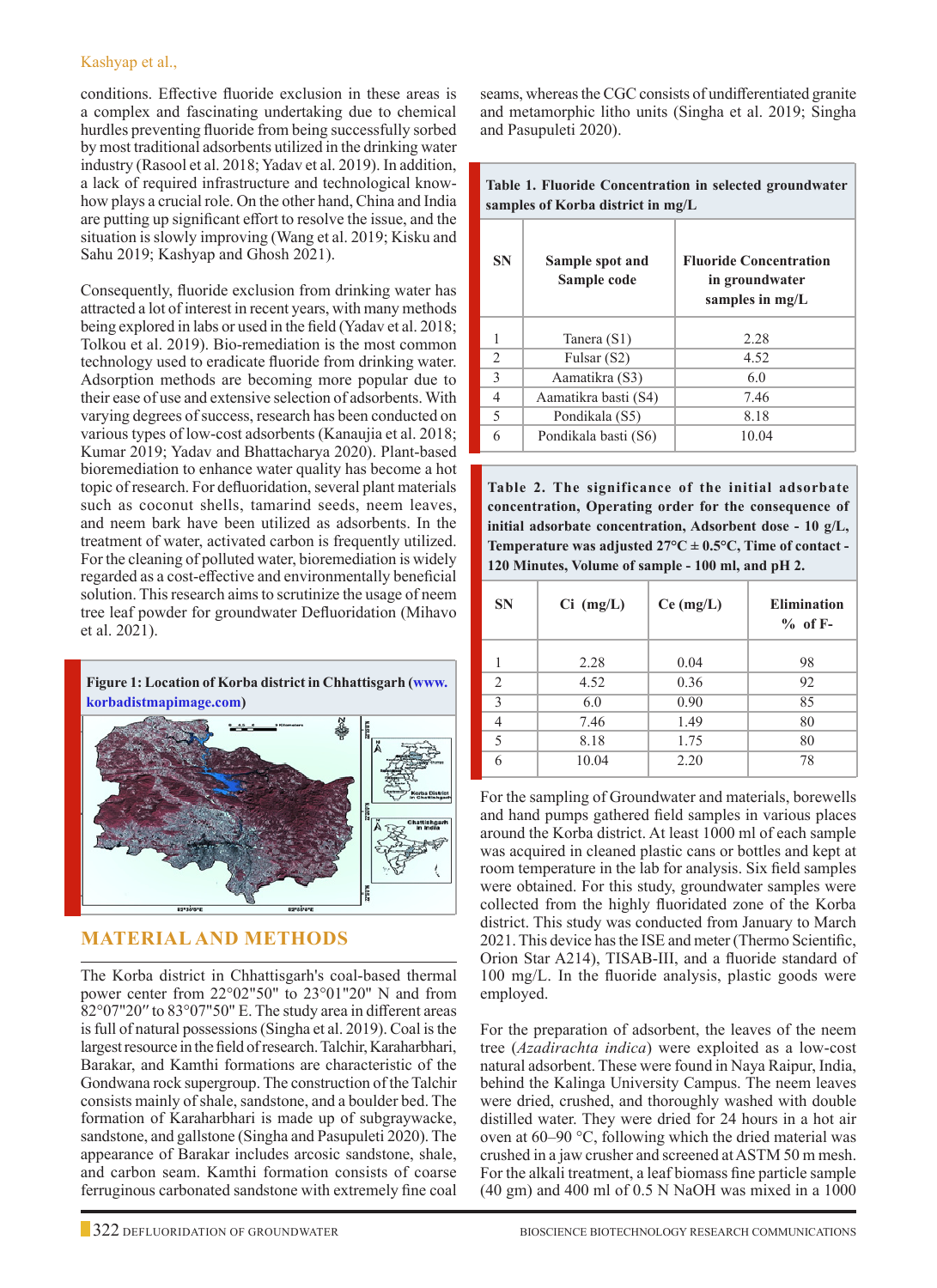ml round bottom conical flask. The liquid was progressively heated on the burner for 20-25 minutes after it began to boil. The treated biomass was rinsed with double distilled water until the color was gone entirely, and very clear water was generated.

## **RESULTS AND DISCUSSION**

For this investigation, high fluoridated six groundwater samples were selected from Korba district regions for fluoride analysis of samples used the ISE method. The fluoride content in this region varied from 2.28 to 10.04 mg/L shown table 1.

The successful use of the adsorption process necessitates developed low-cost, non-toxic, conveniently accessible, and locally available materials. Bioadsorbents meet these requirements. If the ideal circumstances were known, a better design and modelling process would be ushered in. From a kinetic standpoint, various essential factors, such as pH, contact duration, starting adsorbate concentration, and the adsorbent dose, were studied. Experiments like batch adsorption investigations were carried out (Birhanu et al. 2020). Experiments were conducted by agitating 100 ml of obtained groundwater samples containing F- at a speed of 200 strokes per minute while shaking 10 g/L of adsorbent. To maintain samples containing F- at the proper pH, 0.5 N  $HNO<sub>3</sub>$  was added. At room temperature (27°C  $\pm$  0.5°C), all of the measurements were taken (Birhanu et al. 2020).

**Effect of Initial Adsorbate Concentration:** During the optimal time of contact, the rate of a purely adsorptive reaction varies in lockstep with the concentration of adsorbate. As the initial fluoride ion concentration grows, the capacity of the adsorbent materials is rapidly exhausted. The adsorption capability of treated biosorbents was studied methodically by increasing the starting concentration of F- from 2.28 to 10.04 mg/L.



The percent of elimination of fluoride ions varies through starting concentration at various initial pH levels. When the starting concentration of F- was raised from 2.28 to 10.04 mg/L with a constant sorbent dosage of 10 g/l at a pH of 2, treated bioadsorbents were shown to be reasonably active in decreasing fluoride ions from 98 to 78% shown in table 2 and figure 2 a and b (Philip et al. 2021).

**Adsorption Isotherm model:** To fit the investigational adsorption equilibrium data (Yuan et al. 2020; Philip et al. 2021) of fluoride on a bioadsorbent (neem leaves), the isotherm models of Langmuir, Freundlich, and Temkin were applied (Ali and Ismail 2021). These models are mathematically expressed as follows:

#### **Langmuir isotherm:**

$$
\frac{\mathit{C}_{e}}{\mathit{q}_{e}}=\frac{1}{\mathit{q}_{m}}\mathit{C}_{e}+\frac{1}{\mathit{K}_{a}\mathit{q}_{m}}
$$

Where  $C_{\rho}$  is the equilibrium concentration of adsorbate (mg/L),  $q_e$  denotes the quantity of adsorbed per gram of the adsorbent at equilibrium  $(mg/g)$ ,  $K_a$  represents the Langmuir isotherm constant (L/mg) and  $q_m$  is the highest adsorption capacity (mg/g) of the adsorbent. As shown in Table 3 and figure 3 a.

#### **Freundlich isotherm:**

$$
log\ q_e = log\ K_f + \frac{1}{n}\ log\ \mathcal{C}_e
$$

Where is  $K_f$  is the Freundlich isotherm constant mg<sup>1-(1/n</sup>)  $L^{1/n}$  g<sup>-1</sup>, n indicates the adsorption intensity, (Priyantha and Kotabewatta 2019; Yuan et al. 2020). As shown in Table 3 and figure 3 b.

#### **Temkin isotherm:**

$$
q_e = \frac{Rt}{b} \ln K_T + \frac{RT}{b} \ln C_e
$$

Where b is Temkin constant which is related to heat of sorption (J mol<sup>-1</sup>), (Altun et al. 2021) and  $K<sub>T</sub>$  is Temkin isotherm constant  $(Lg^{-1})$ . As shown in Table 3 and figure 3 c.

**Effect of contact time:** The elimination of F- is shown to increase with increasing contact time duration to some extent. Increased contact time does not improve absorption due to fluoride ions on the accessible adsorption sites on the adsorbent material. According to early studies, fluoride ions appear to absorb quickly on the adsorbent material at their ideal pH values. Within the first hour of interaction with fluoride ions at a concentration of 10.04 mg/L and an adsorbent dose of 10.04 mg/L for treated bioadsorbents, 62% of the adsorption occurs. After this rapid adsorption, a more gradual approach to equilibrium occurs, with saturation happening in 1.5 to 3 hours. This contact time was used as the equilibrium period for further optimization of other parameters (Ali and Ismail 2021).

**Adsorption kinetic studies:** Adsorption kinetics is a critical parameter that indicates adsorption efficiency. Figure 4 depicts the fluoride adsorption rate on the surface of adsorbents as a function of time (Siva kumar et al. 2019; Akinyeye et al. 2020). The pseudo-first-order rate (Lagergren 1898), equation is represented by follows: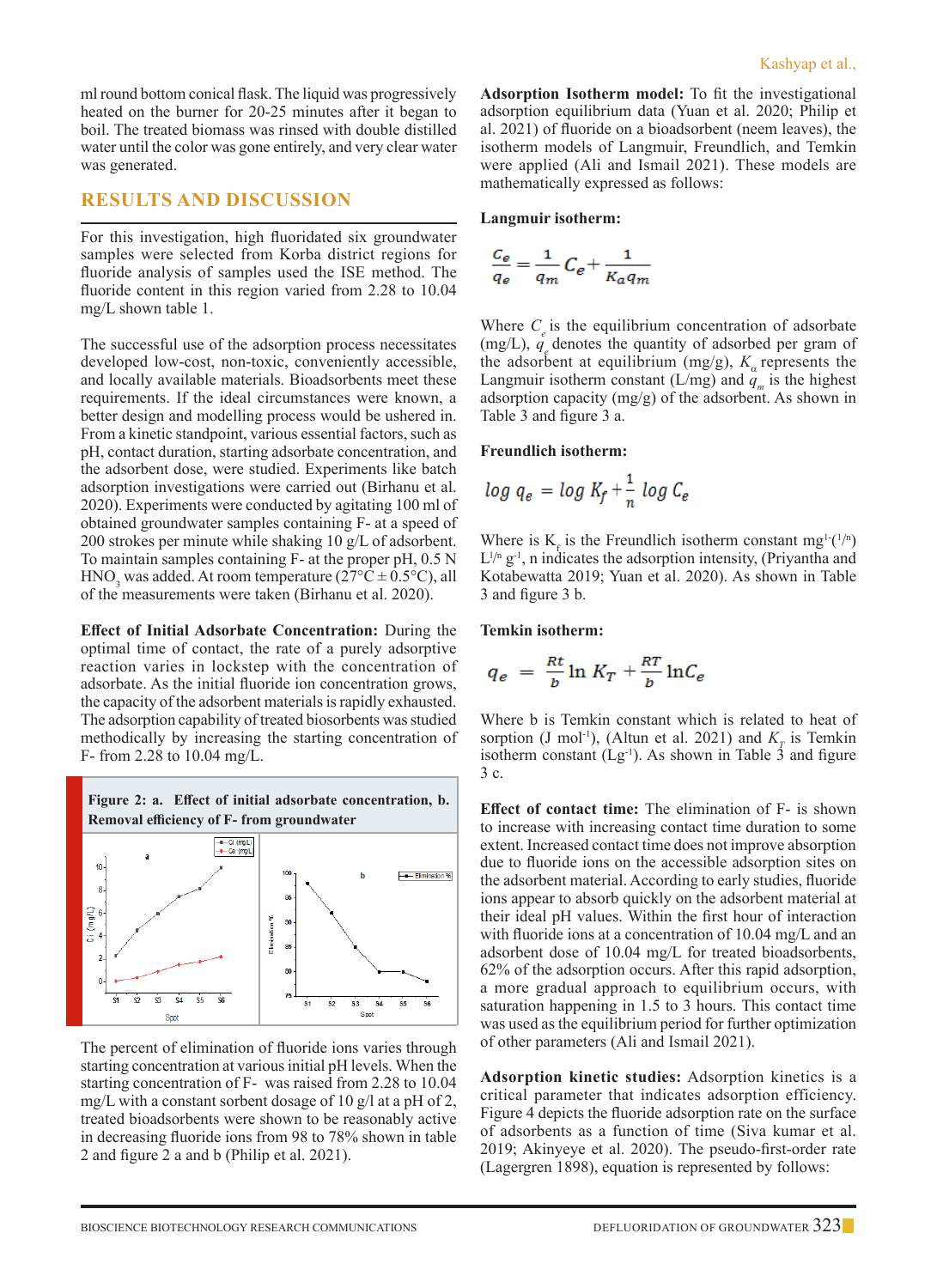Kashyap et al.,

$$
\log\left(q_e - q_t\right) = \log q_e - \frac{K_1 t}{2.303}
$$

Where  $q_i$  and  $q_e$  are the total of fluoride adsorbed (mg/g) at contact time t and at equilibrium respectively and k1 is the pseudo-first-order rate constant (min-1). Pseudo-first-order rate constant k1 and the equilibrium adsorption capacity q<sub>e</sub> were determined from the slope and intercept of the plots of  $log(q_{e} - q_{t})$  against time are shown in figure 4a and table 5 along with the correlation coefficient  $(R^2)$  (Ali and Ismail 2021).

**Figure 3: a. Langmuir isotherm studies plot not fitted for activated neem (***Azadirachta indica***) leaves as bioadsorbents for used defluoridation of groundwater. b. Freundlich isotherm studies plot fitted for activated neem (***Azadirachta indica***) leaves as bioadsorbents for used defluoridation of groundwater. c. Temkin isotherm studies plot not fitted for activated neem (***Azadirachta indica***) leaves as bioadsorbents for used defluoridation of groundwater (Ali and Ismail 2021).**



**Table 3. In the case of bioadsorbent, a comparison of isotherm parameters from different isotherm models.**

| Langmuir isotherm |          | Freundlich isotherm                               |         | Temkin isotherm            |          |
|-------------------|----------|---------------------------------------------------|---------|----------------------------|----------|
| $q_m(mg/g)$       | 0.611139 | $K_f$ (mg <sup>1-</sup><br>$(1/n) L^{1/n} g^{-1}$ | 0.55856 | $B$ (J mol <sup>-1</sup> ) | 0.1222   |
| $K_a(L/mg)$       | 14.22985 | 1/n                                               | 0.28973 | $K_T$ (Lg <sup>-1</sup> )  | 117.0022 |
| R <sup>2</sup>    | 0.9196   | R <sup>2</sup>                                    | 0.97551 | R <sup>2</sup>             | 0.87558  |

The rate-determining step is the pseudo-second-order kinetic model, which may be represented as:

 $\frac{t}{q_t} = \frac{1}{k_2 q_e^2} + \frac{1}{q_e}t$ 

Where  $k_2$  denotes the adsorption rate, qt is the total amount of fluoride adsorbed at any given time, and qe denotes the equilibrium adsorption capacity. The slope and intercept of the plot of t/qt against t (Wolowicz and Wawrzkiewicz, 2021) displayed in figure 4 b, as well as the kinetic data in table 5.

**Table 4. Effect of contact time, Operating order for the consequence of contact time, Adsorbent dose - 10 g/L, Temperature was adjusted**  $27^{\circ}C \pm 0.5^{\circ}C$ **,**  $Ci = 10.04$  **mg/L, Volume of sample - 100 ml, and pH 2.**

| <b>Time</b><br>(min) | $Ci$ (mg/L) | $Ce$ (mg/L) | <b>Elimination</b><br>$%$ of F- |
|----------------------|-------------|-------------|---------------------------------|
|                      |             |             |                                 |
| 30                   | 10.04       | 4.61        | 54                              |
| 60                   | 10.04       | 3.81        | 62                              |
| 90                   | 10.04       | 2.71        | 73                              |
| 120                  | 10.04       | 2.20        | 78                              |
| 150                  | 10.04       | 2.20        | 78                              |
| 180                  | 10.04       | 2.20        | 78                              |
|                      |             |             |                                 |

**Table 5. Virtual study of kinetic parameters in case of used bioadsorbent for defluoridation of groundwater.**

| Pseudo-first-order         |            | Pseudo-second-order |          |  |
|----------------------------|------------|---------------------|----------|--|
| $q_e (mg/g)$               | 653.43953  | $q_e (mg/g)$        | 0.82540  |  |
| $K_1$ (min <sup>-1</sup> ) | $-0.00142$ | $K_2$ (g/mg/min.)   | 0.056069 |  |
| $\mathbb{R}^2$             | 0.73822    | R2                  | 0.98862  |  |

**Figure 4: a. Pseudo-first-order kinetic studies for activated neem (***Azadirachta indica)* **leaves as bioadsorbents for used defluoridation of groundwater b. Pseudo-second-order kinetic studies fitted for activated neem (Azadirachta indica) leaves as bioadsorbents for used defluoridation of groundwater.**



**Effect of pH:** The adsorption process is influenced by the pH of the aqueous solution (Mia and Jha, 2020). The effect of H<sup>+</sup> concentration was studied at pH values 2, 4, 6, and 8. This was attuned by mixing  $0.5N HNO<sub>3</sub>$  for 120 minutes with 100 ml of a standard fluoride solution containing 10.04 mg/L fluoride and a dose of 10 g/L treated bioadsorbent.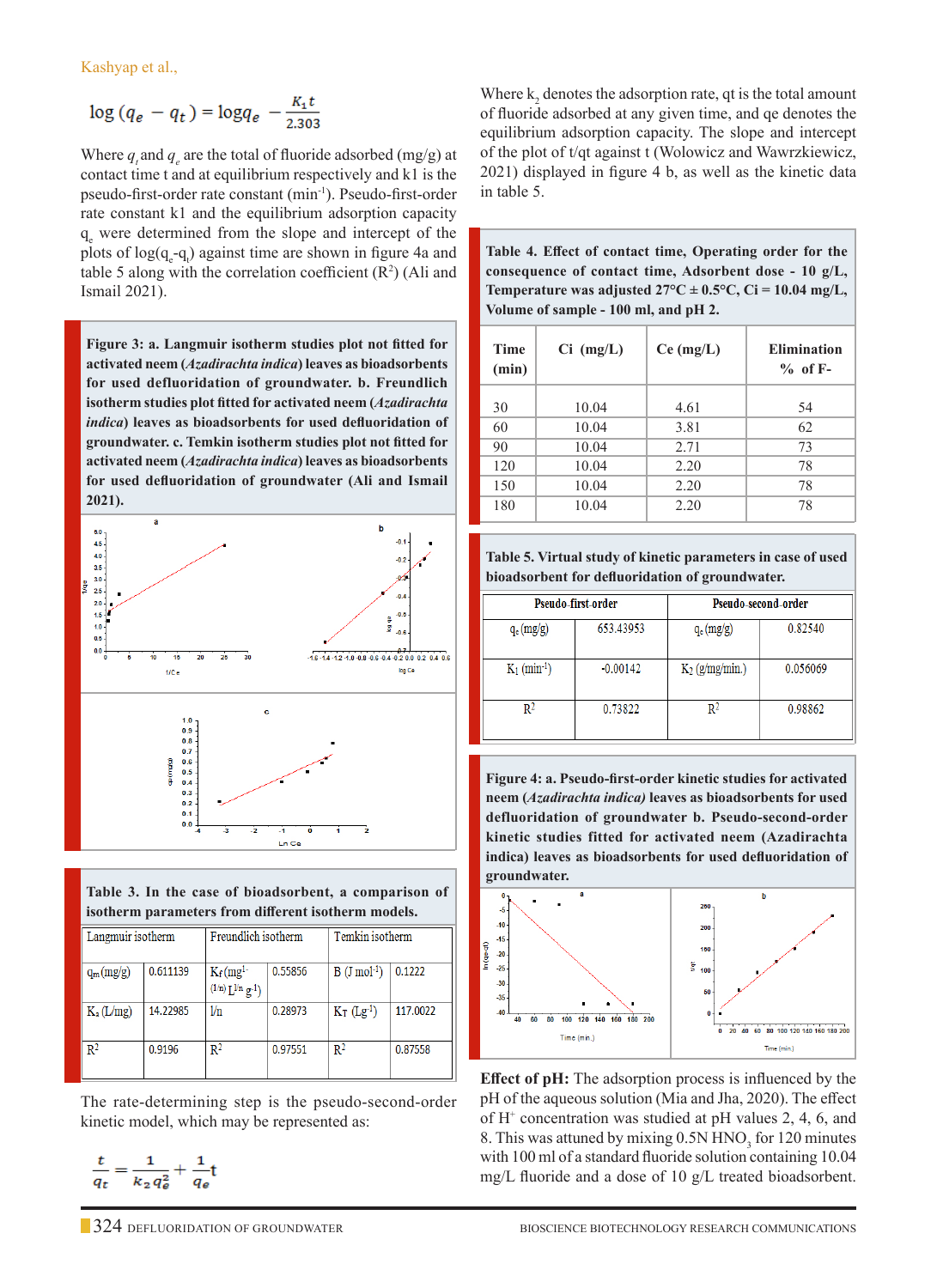With increasing the pH of the resolution, we noticed a reduction in the amount of fluoride ion removal. At pH 2, this was found to be 78%, while at pH 4, it was found to be 75%. As a result, more research was done at these pH levels. In treated adsorbents, the entitlement of adsorption varies almost linearly between 2.0 and 8.0, achieving a maximum clearance at pH 2.0 after 120 minutes of contact time (Ali and Ismail 2021).

 **Table 6. Table for effect of pH, Operating order for the consequence of pH, Adsorbent dose - 10 g/L, Temperature was adjusted 27°C ± 0.5°C, Time of contact - 120 Minutes, and Volume of sample - 100 ml,**

| pН<br>$\frac{1}{2}$ | $Ci$ (mg/L) | Ce (mg/L) | <b>Elimination</b><br>of $F-$ |
|---------------------|-------------|-----------|-------------------------------|
|                     | 10.04       | 2.20      | 78                            |
|                     | 10.04       | 2.51      | 75                            |
|                     | 10.04       | 3.31      | 67                            |
|                     | 10.04       | 4.01      | 60                            |

**Table 7. Table for effect of adsorbent dosage, Operating order for consequence of adsorbent measure, Effect of contact time, Operating order for the consequence of contact**  time, Temperature was adjusted  $27^{\circ}C \pm 0.5^{\circ}C$ , Ci = 10.04 **mg/L, Volume of sample - 100 ml, and pH 2.**

| <b>Adsorbent</b><br>dose $(g/L)$ | $Ci$ (mg/L) | $Ce$ (mg/L) | <b>Elimination</b><br>$%$ of F- |
|----------------------------------|-------------|-------------|---------------------------------|
|                                  |             |             |                                 |
| 2                                | 10.04       | 6.62        | 33                              |
|                                  | 10.04       | 5.52        | 45                              |
| 6                                | 10.04       | 4.31        | 57                              |
| 8                                | 10.04       | 3.51        | 65                              |
| 10                               | 10.04       | 2.20        | 78                              |
| 12                               | 10.04       | 1.50        | 85                              |
|                                  |             |             |                                 |

**Figure 5: a. The effect of contact time relations on Fsubtraction, b. The effect of pH on F- subtraction, c. Effect of adsorbent dosage on the subtraction of F-.**



Higher hydrogen ion concentrations at lower pH values may have neutralized negative charges on the surface of the treated bioadsorbents in this example. This makes it simpler for negatively charged fluoride ions to diffuse onto the increased active surface of the modified bioadsorbent.

**Effect of adsorbent dosage:** The elimination of fluoride ions appears to augment when the quantity of adsorbent is increased. The starting fluoride ion concentration in all of these experiments was set at 10.04 mg/L. The adsorbent dosage in an aqueous solution was adjusted between 2 and 12 g/l at their optimum pH levels. Table 7 and figure 5c. demonstrate that treated bioadsorbent was efficient for 33 – 85% removal of fluoride ions, with maximum exclusion of 85 % recorded at 12 g/L, at a room temperature of 27°C  $\pm$  0.5°C (Ali and Ismail 2021).

Contact duration, pH, and adsorbent concentration all affect the performance of neem leaf adsorbents in successfully remediating tainted fluoride water (Patel and Gupta, 2020; Pandey et al. 2020).

## **CONCLUSION**

The findings of the present study used Azadirachta indica leaves as bioadsorbents to eliminate fluoride from groundwater samples from Korba district of Chhattisgarh. Fluoride in this region varied from 2.28 to 10.04 mg/L. As per the result analysis, we saw that contact duration, pH, and adsorbent concentration influence the effectiveness of low-cost leaf adsorbents in successfully remediating fluoride-polluted water. Maximum fluoride elimination was 78% at pH 2 and up to 85% at 12 g of the adsorbent dose. In the future, this technique of removing fluoride from highly fluoridated water will give positive results and be cheap and available everywhere.

**Conflict of Interests:** Authors declare no conflict of interests to disclose.

# **AKNOWLWDGEMENTS**

This study was financially supported, and lab facilities were provided by research grants from HOD in the Department of Chemistry, Kalinga University, New Raipur, India and the Principal of JBD Arts and Science College, Katghora, India. This research was fundamental and would have remained incomplete without the above institutes and their support.

**Data Availability Statement:** The database generated and /or analysed during the current study are not publicly available due to privacy, but are available from the corresponding author on reasonable request.

#### **REFERENCES**

Akafu T, Chimdi A, and Gomoro K (2019). Removal of Fluoride from Drinking Water by Sorption Using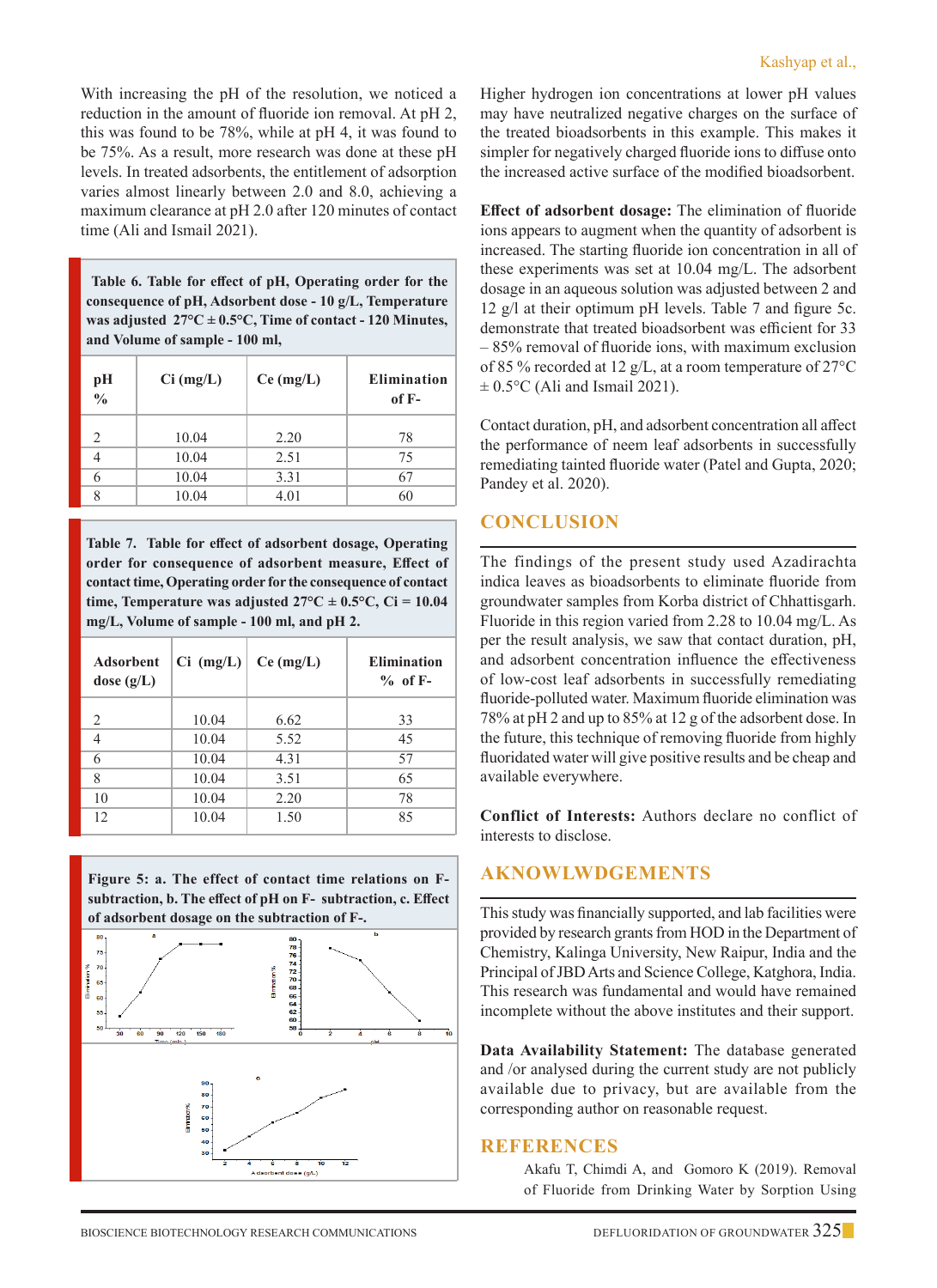#### Kashyap et al.,

Diatomite Modified with Aluminum Hydroxide, Journal of Analytical Methods in Chemistry, Volume 2019, ID 4831926, 11 pages.

Akinyeye OJ, Ibigbami TB, Odeja OQ, et al. (2020). Evaluation of kinetics and equilibrium studies of biosorption potentials of bamboo stem biomass for removal of Lead (II) and Cadmium (II) ions from aqueous solution, African Journal of Pure and Applied Chem., 14(2): 24-41.

Ali ZTA, and Ismail ZZ (2021). Experimental and modeling study of water defluoridation using waste granular brick in a continuous up-flow fixed bed, Environ. Eng. Res., 26(2): 1990506.

Altun, T., Ecevit, H., Kar, Y., et al. (2021). Adsorption of Cr(VI) onto cross-linked chitosan-almond shell biochars: equilibrium, kinetic, and thermodynamic studies, J. Anal. Sci. Techno. 12:38

Birhanu, Y., Leta, S., and Adam, G. (2020). Removal of chromium from synthetic wastewater by adsorption onto Ethiopian low-cost Odaracha adsorbent, Applied Water Science, 10:227.

Chavali, R., Gunda, N. S. K., Naicker, S., et al. (2015). Rapid detection of fluoride in potable water using a novel fluorogenic compound 7-O-tert-butyldiphenylsilyl-4 methylcoumarin, Anal. Chem. Res., 6: 26–31.

Grandjean, P. (2019). Developmental fluoride neurotoxicity: an updated review, Environmental Health, 18: 110.

Gronwall, J., and Danert, K. (2020). Regarding Groundwater and Drinking Water Access through A Human Rights Lens: Self-Supply as A Norm., Water, 12: 419.

Kashyap, K.K., and Ghosh, M.K. (2021). Water Quality Index (WQI) for assessment of groundwater quality around gevra coalfields area, Chhattisgarh, J. App. Chem., 10(2):199-211.

Kanaujia, S., Singh, S., and Singh, B. (2018). Comparative studies of fluoride from groundwater by calcium corbonate, activated alumina and activated Punica grantum ash, Asian J. Chem., 30(4):753-758.

Kisku, G.C., and Sahu, P., (2019). Fluoride Contamination and Health Effects: An Indian Scenario, Environ. Concerns Sustain. Dev., 213–233.

Mihayo, D., Vegi, M. R., and Vuai, S. A. H. (2021). Defluoridation of Aqueous Solution Using Thermally Activated Biosorbents Prepared from Adansonia digitata Fruit Pericarp, Adsorption Science & Technology, Volume 2021, ID 5574900, 16 pages.

Miya, K. S., and Jha, V. K. (2020). Determination of Fluoride in Various Samples Using a Fluoride Selective Electrode, Journal of Analytical Sciences, Methods and Instrumentation, 10: 97-103.

Nde-Tchoupe, A.I., Tepong-Tsinde, R., Lufingo, M., et al. (2019). White Teeth and Healthy Skeletons for All:

The Path to Universal Fluoride-Free Drinking Water in Tanzania, Water, 11: 131.

 Ouardi, M.E., Qourzal, S., Alahiane, S., et al. (2015). Effective Removal of Nitrates Ions from Aqueous Solution Using New Clay as Potential Low-Cost Adsorbent, Journal of Encap. Adsorp. Sci. 5(4), Article ID:61668,13 pages.

 Pandey, P., Khan, F., Ahmad, V., et al. (2020). Combined efficacy Azadirachta indica and Moringa oleifera leaves extract as potential coagulant in ground water treatment, SN Applied Sciences, 2:1300.

 Patel, V., and Gupta, Dr. S. (2020). Removal of fluoride from groundwater using low cost natural adsorbents: a review, International Research Journal of Engineering and Technology, 07(03):4363-4368.

 Patil, R. N., Nagarnaik, P. B., and Agrawal, D. K. (2015). Removal of fluoride from water by using bio-adsorbents: A state of art, International journal of pure and applied research in Eng. and Tech., 3(9): 272-79.

 Philip, K., Jacob, R., and Gopalakrishnan, J. (2021). Characterization of Cassava Root Husk Powder: Equilibrium, Kinetic and Modeling Studies as Bioadsorbent for Copper(II) and Lead(II), J.Enca. Adsorp. Sci., 11: 69- 86.

 Prasad, K. S. B., Hussain, P J., and Kumar, P. B. (2021). Defluorination of groundwater by low-cost adsorbents. International Conference on Sustainable Systems and Structures (ICSSS 2019), IOP Conf. Series, Materials Science and Engineering, 1025: 012033.

 Premathilaka, R. W., and Liyanagedera, N. D. (2019). Fluoride in Drinking Water and Nanotechnological Approaches for Eliminating Excess Fluoride, J. Nanotechnol, 1–15.

 Priyantyha, N. and Kottabewatta, P.A. (2019). Biosorption of heavy metal ions on peel of Artocarpus nobilis fruit: 1—Ni(II) sorption under static and dynamic conditions, Applied Water Science, 9, 37.

 Rasool, A., Farooqi, A., Xiao, T., et al. (2018). A review of global outlook on fluoride contamination in groundwater with prominence on the Pakistan current situation, Environ. Geochem. Health, 40: 1265–1281.

Kumar, P.S., Suganya, S., Srinivas, S., et al. (2019). Treatment of fluoride-contaminated water A review, Env. Chem. Lett., 17: 1707-1726.

Singha, S. S., and Pasupuleti, S. (2020). Hydrogeochemical modeling based approach for evaluation of groundwater suitability for irrigational use in Korba district, Chhattisgarh, Central India, SN Applied Sciences, 2: 1551.

Singha, S. S., Pasupuleti, S., Singha, S., et al. (2019). A GIS based modifed DRASTIC approach for geospatial modeling of groundwater vulnerability and pollution risk mapping in Korba district, Central India, Environ. Earth Sci., 78: 628.

Kumar, N.S., Asif, M., Poulose, A.M., et al. (2019).